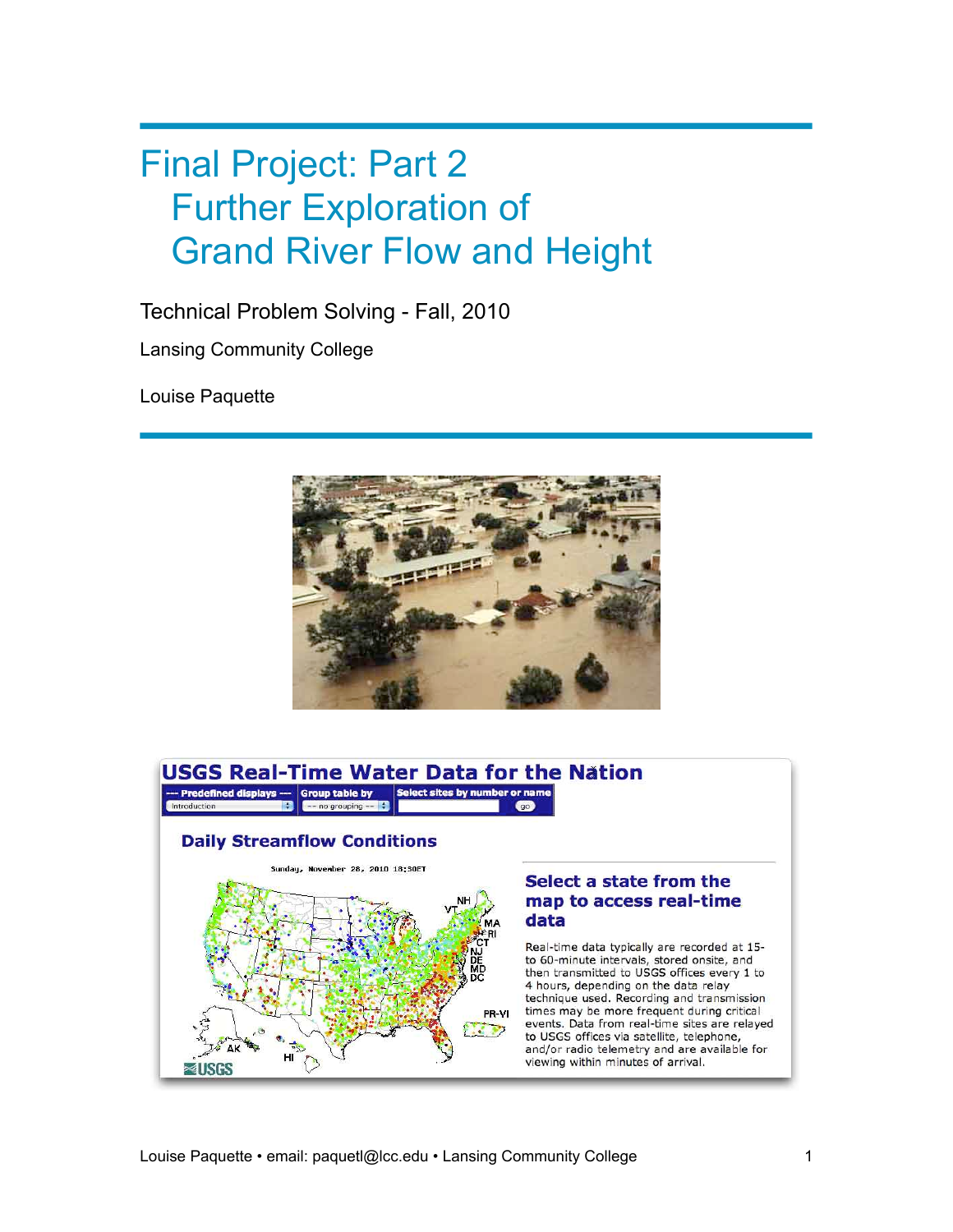## General Direction for Part 2

Your task in Part 2 is to further explore the water flow at the Lansing recording station on the Grand River. You will perform a number of steps using the data set you used in Part 1, and one other data set from the same USGS website used in Part 1.

A core activity you will need to do in Part 2 is to look up, learn, and use concepts/functions in MATLAB you have not used before. As we talked about in Part 1, you cannot possibly learn all there is to know about MATLAB in one semester - or for that matter probably in one lifetime. But what you can do - and are expected to do - is to learn enough of MATLAB so you can build on what you know and use the facilities MATLAB offers (largely HELP) to extend your knowledge when you need a particular operation. This is an example of what it means to be a "life long leaner."

Most of the steps below will consist of (a) a short statement of the operation you are to perform, (b) a short elaboration of what you need to do to perform the step, and (c) a pointer (or pointers) to the capabilities of MATLAB you need to leverage to answer the question.

## *STEP 1: For the two variable dataset you already have downloaded for river height and river flow as functions of time at the Lansing reporting station create two 2-D plotting displays as described below. Your purpose is to get a snapshot of how correlated the river flow and the river height are.*

The river height (stage) is measured in feet. The river flow (discharge) is measured in cubic feet per second. So a simple overlay graph will not work.

First create a subplot display. Your graph should have the elements of the graph shown to the right.

Using the capability that MATLAB gives you for creating multiple subplots in the same graphic window helps you determine the correlation because you are "lining up" the dates/times of the various observations. But for two



variable data sets, there is an even better way.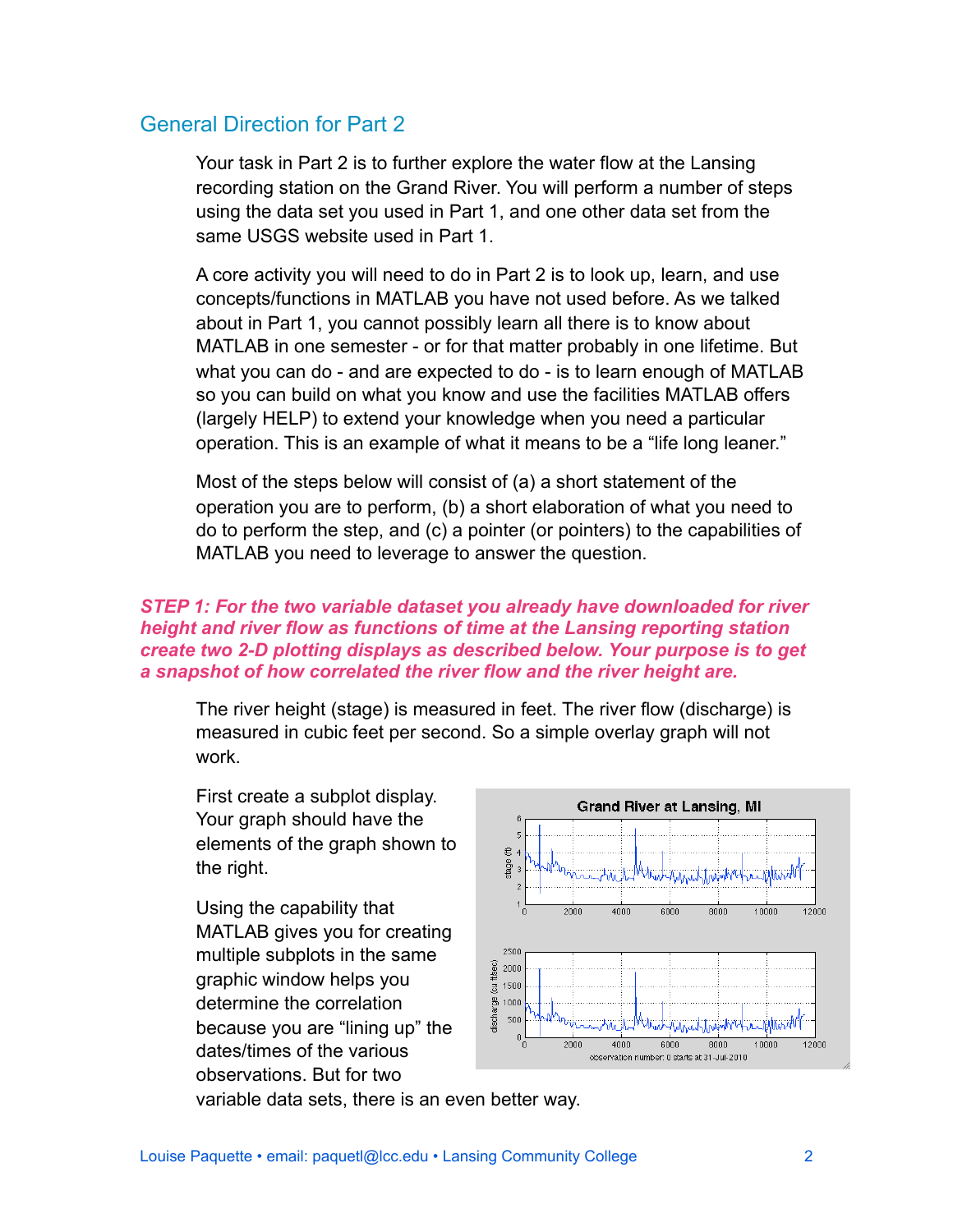Look up the plotYY function in MATLAB HELP. Use plotYY to produce a graph like the one to the right. This graph shows the Grand River stage in blue and with the Y *left* axis, and the Grand River discharge in green with the Y *right* axis.

Characterize the general situation when you would consider using a YY graph to show a two independent variable data set.



Plotting data can give you strong clues about the relationships for the variables plotted. But you have an array of numerical tools available in MATLAB too. Now that you believe that stage and discharge might be strongly correlated for the Grand River observations going back 120 days at Lansing, test your belief by using the appropriate tool in MATLAB. (I.e., determine what functionality you are looking for in MATLAB, then go search for that functionality in MATLAB HELP.)

Once you identify a tool you want to use in MATLAB, then incorporate the use of that tool into the function you write for the YY plot, and in your function annotate the graph with the numerical value you compute for the stage VS discharge correlation. (You will need to find a MATLAB built in function to put the annotation on your graph.)

## *Step 2: Write an interactive MATLAB function that will tell you the date of a given observation in your YY plot.*

MATLAB offers a wide range of interactive tools to help you analyze a graph. One of those tools allows you in a function you write to click inside a graph on a given data point, and get the XY coordinates of that point. For your YY plot, you can use the MATLAB capability to determine the date/time of a given observation. Use the "contents" tab of MATLAB and find this inbuilt function.

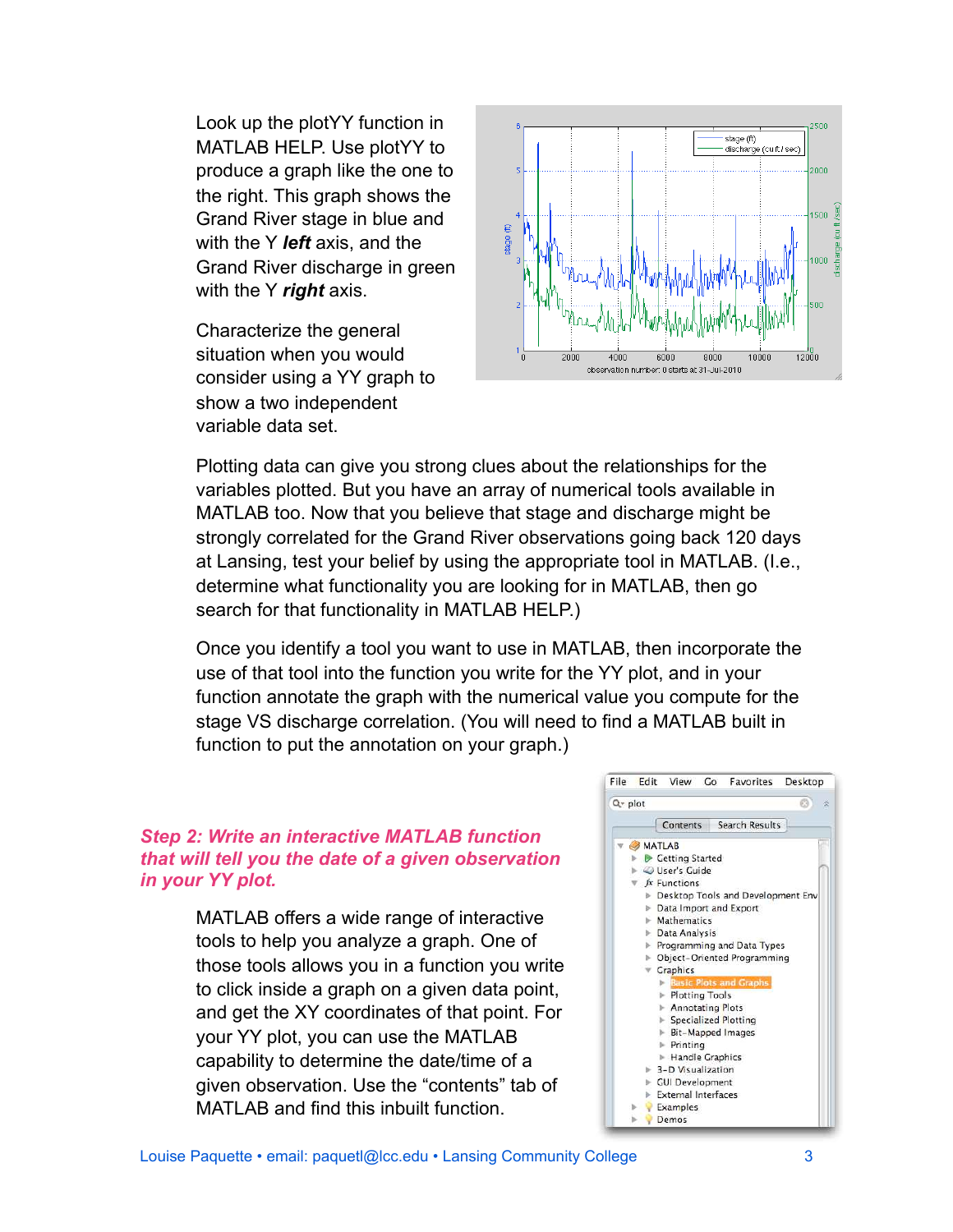Then write a function that can be used to find the date for a given observation in your YY plot for Grand River data. (Hint: when you "click" in your graph, you will be returned an XY pair that is the coordinates of the point you clicked. Your observation numbers (X axis) are discrete - there is no such thing as an observation number 1255.25. Its either 1255 or 1256. You just clicked in between.)

## *Step 3: Write a MATLAB function to load in the "historic data" for the discharge of the Grand River and Lansing.*

Go back to the same USGS website that you used in Part 1. Once you get to the page for the Grand River at Lansing, change the setting for the data to read "Time-series: Daily Data" as shown in the figure below.



Fetch all available data for the one independent variable data set: discharge. You should get over 40,000 data points extending back to 1901. Get the tab-delimitated data file loaded into MATLAB similarly to the process you used for the two independent variable data set: height and discharge.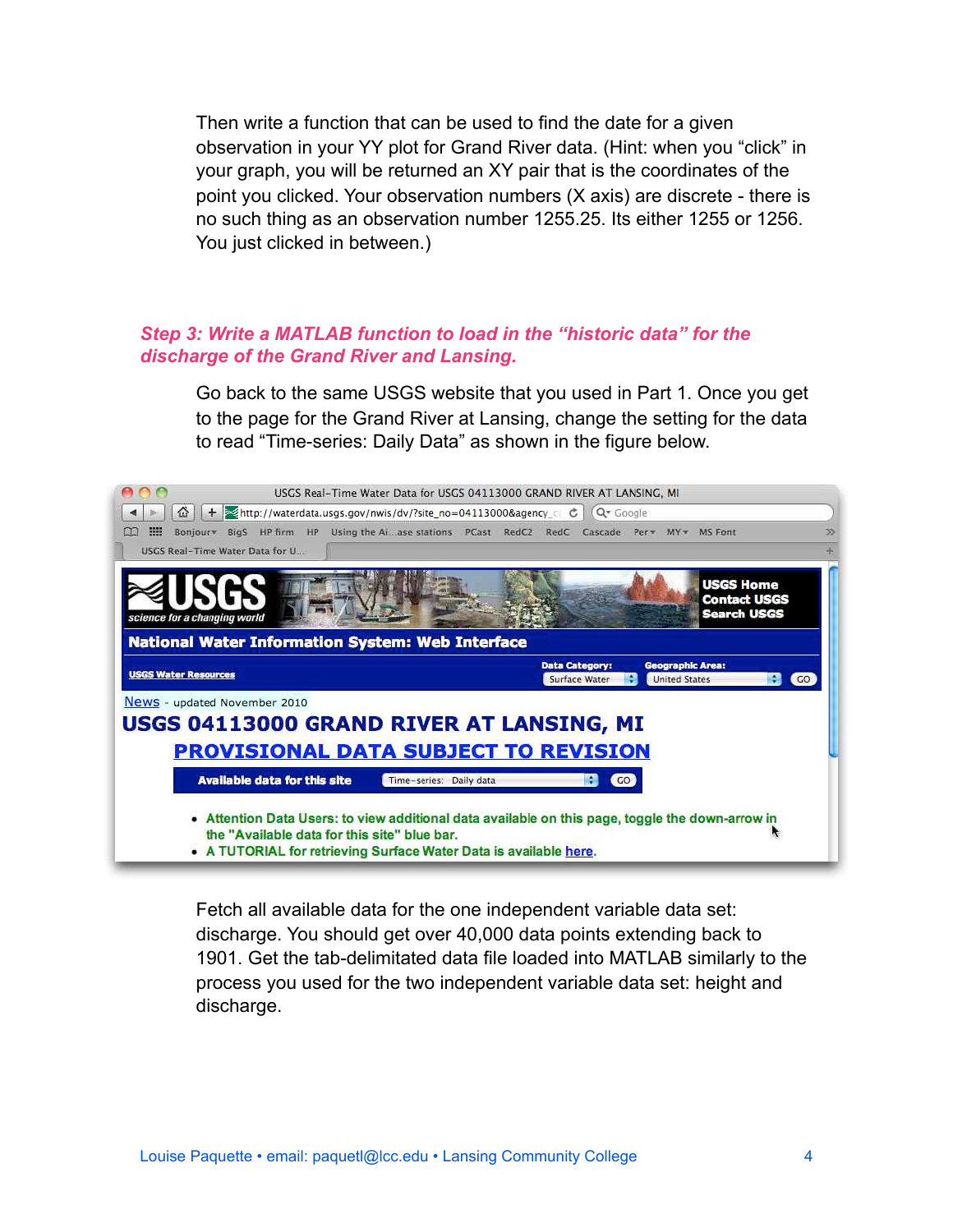#### *Step 4: From the command window, just make a simple plot of flow*



You should see a figure like the one below.

There appears to be a large hole in the data. Examine your data and confirm for yourself that there is missing data.

#### *Step 5: Compute another dataset that excludes the data before the "gap"*

Write a MATLAB function that will take as input the historic data you have downloaded for the flow of the Grand River at Lansing, and from it output a modified dataset that includes only the data after any datagap.

#### *Step 6: Now create a plot using the modified dataset from Step 5*

Creating a final plot of the Grand River discharge should now be a piece of cake for you. But… lets make the graph more informative. Instead of showing the data observation on the X-axis, change the data "tic mark" to be labeled with dates. You are going to need to use MATLAB HELP again to do some research on how to get that to happen.